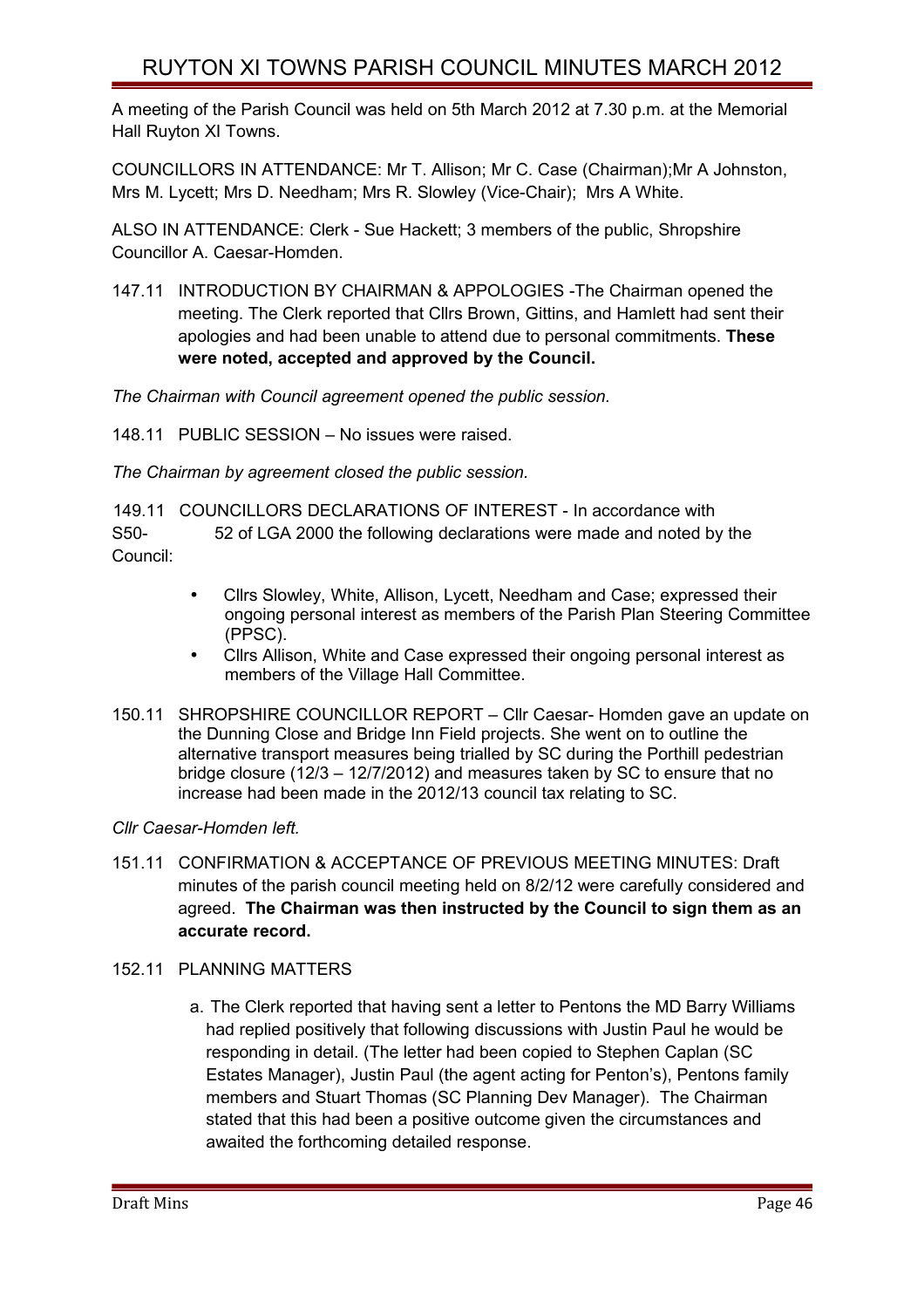- b.The Clerk reported that there had been no new planning applications notified to the Parish Council since the last meeting.
- c. The Clerk reported on planning application decisions notified to the Council:

Ref: 11/05772/FUL & 11/05774/LBC Shelvock, Elbridge, Ruyton XI Towns Conversion of farm buildings including the change of use of land into holiday let units **SC advised that proposals relating to the application's ATV/ quad bike proposal had been withdrawn. Council agreed to monitor the amended application carefully. SC Pending a decision.**

Reference: 12/00386/MAW (validated: 31/01/2012) Address: Wykey Farm, Wykey, Ruyton XI Towns, Shropshire, SY4 1JA Proposal: Erection of a sub-station to serve existing approved anaerobic digester **SC Decision: Grant Permission.**

Ref: 12/00162/LBC & 12/00161/FUL Talbot Inn, Church St Ruyton XI Towns Alterations in association with conversion of former barn and stable in to self contained dwelling. **SC pending. The Clerk advised that the SC Planning Officer had spoken with her and would be recommending that the application was approved; although the former barn was to be regarded as separate from the Inn; i.e. not an annex. Council noted the comments.**

Reference: 12/00125/LBC Ruyton Manor Olden Lane. Repair work to roof and exterior, renewal of drainage etc..................**SC Pending a decision.**

#### 153.11 LOCAL REPORTS

(a) Ruyton Primary School – Cllr Slowley confirmed that the new footpath fence was to be improved and that the School Governors had had a very positive meeting.

(b) Local Joint Committee (LJC) – The Clerk provided an update by Cllr Gittins on the expected outcome of several local grant applications which included the PC's.

(c) Nesscliffe Advisory Group – Cllr Slowley report that the group was to meet later in the month.

(d) Local Police Report – The Chairman confirmed that there had been no new issues reported recently. He urged councillors to use the new 101 contact number. (e) SALC Report – None available.

(f) St Lighting – No new repairs notified to the Clerk.

(g) Maintenance work to trees required at Marches Meadow – The Chairman stated that using emergency powers he had authorised D Peate to trim back 2 dangerous beech trees at the site. This was unanimously approved by councillors. (h) Archived PC Records – An update was provided by Cllrs Needham and Lycett.

## 154.11 FINANCE

a. The Clerk presented the following suppliers invoices and reimbursements:

| 293 | The Three Parishes |                                     |           |
|-----|--------------------|-------------------------------------|-----------|
|     | Newsletter.        | Winter edition of parish newsletter | £87.00    |
| 294 | The Clerk          | 4th Quarter net salary              | £1.377.28 |
| 295 | PO limited         | 4th quarter tax due to HMRC         | £343.80   |
| 296 | The Clerk          | Mileage to meeting 5-3-12           | £14.40    |